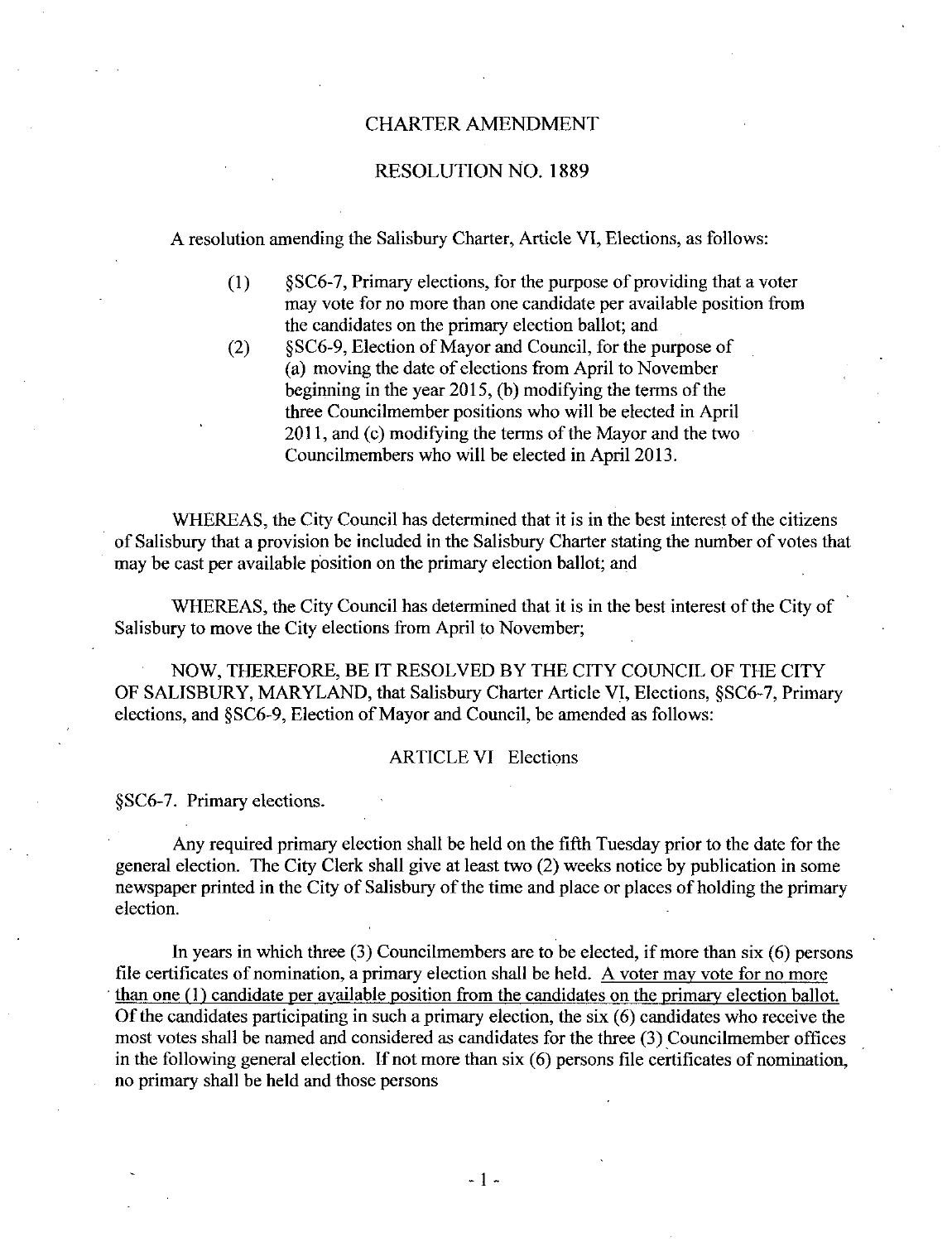who do file certificates of nomination shall be named and considered as candidates for the three who do the certificates of homination shall be halfled as<br>(3) Councilmember offices at the next general election

In the years in which the Mayor and one  $(1)$  Councilmember from each District are to be elected, a primary election shall be held for any available office for which more than two  $(2)$ persons file certificates of nomination. A voter may vote for no more than one  $(1)$  candidate per available position from the candidates on the primary election ballot. Of the candidates available position from the candidates on the primary election ballot. Of the candidates<br>participating in such a primary, the two (2) candidates who receive the most votes shall be named and considered as the candidates for that office in the following general election. No primary shall be held for any office for which no more than two  $(2)$  persons file certificates of nomination. In such instances, those persons who do file certificates of nomination shall be named and considered as candidates for that office in the general election<br>
§SC6-9. Election of Mayor and Council.

[The terms of the three (3) Councilmembers from District 2 who were elected in May 2000 shall run until November 4, 2003. Then, the registered voters shall elect their successors, who shall serve until the general election to be held on the first Tuesday of April 2007. Thereafter, the registered voters shall elect their successors on the first Tuesday of April, who shall serve four-year terms.

On the first Tuesday of May 2002, the registered voters shall elect a Mayor and two (2) Councilmembers, one from District 1 and one from District 2, whose terms shall run until the general election of April 2005. Thereafter, the registered voters shall elect their successors on the first Tuesday of April, who shall serve four-year terms.]

On the first Tuesday of April 2011, the registered voters shall elect three (3) Councilmembers from District 2, whose terms shall run until the general election of November 2015. Thereafter, the registered voters shall elect their successors on the first Tuesday of November, and they shall serve four-year terms.

On the first Tuesday of April 2013, the registered voters shall elect a Mayor and  $(2)$ Councilmembers, one from District 1 and one from District 2, whose terms shall run until the first Tuesday of November 2017. Thereafter, the registered voters shall elect their successors on the first Tuesday of November, and they shall serve four-year terms.

AND be it further resolved by the City Council of the City of Salisbury that the title of this Resolution shall be deemed a fair summary of the amendment provided for herein for publication and all other purposes

AND be it further resolved by the City Council of the City of Salisbury that this Resolution shall take effect fifty (50) days from and after the date of its final passage, subject to the right of referendum. The City Clerk is hereby authorized to proceed with the posting and publication of this Resolution pursuant to the requirements of Article 23A of the Annotated Code of Maryland.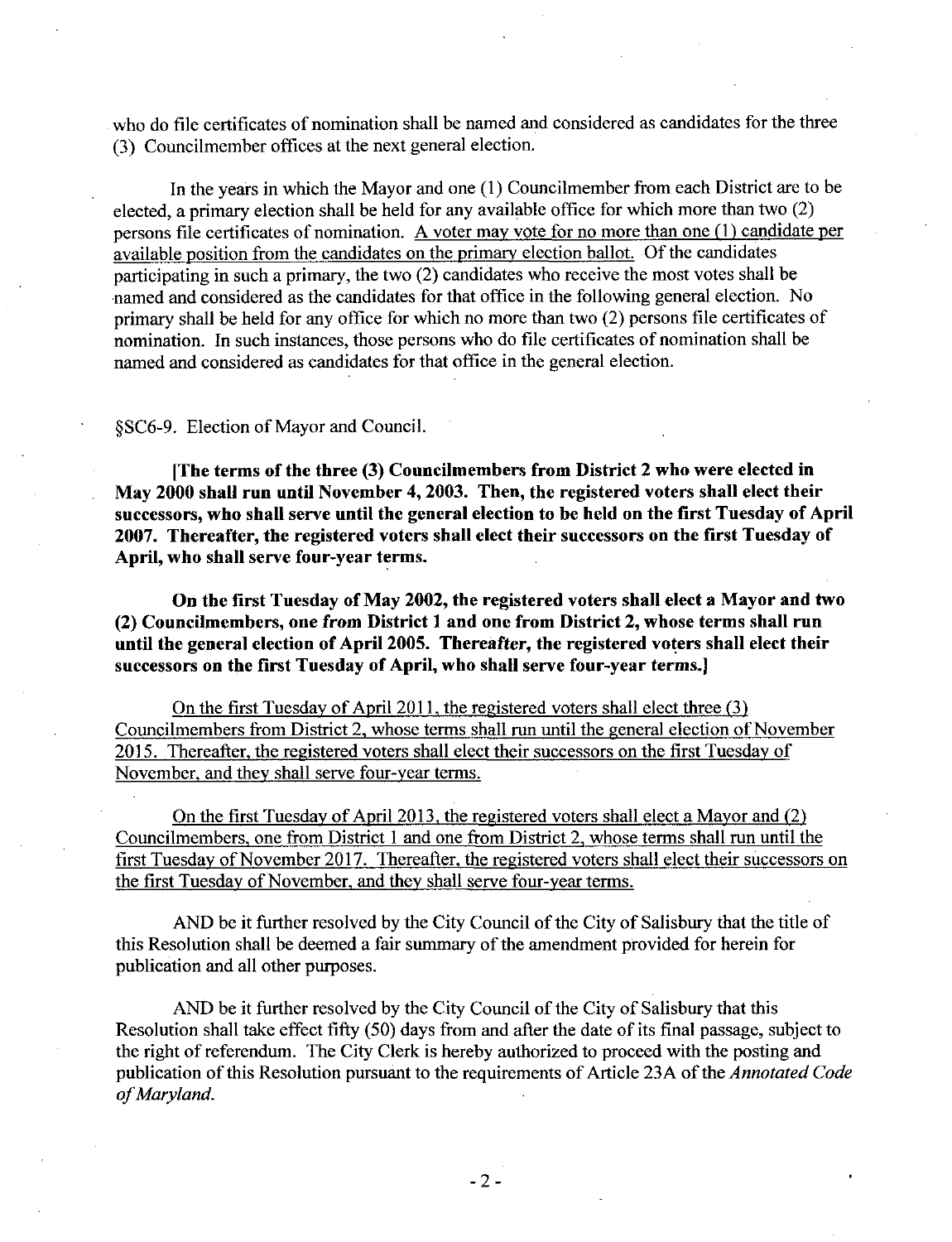The above resolution was introduced and read and passed at the regular meeting of the City Council of the City of Salisbury, Maryland held on this 22<sup>nd</sup> day of February, 2010.

Brenda J. Colegrove City Clerk

 $\mathbf{r}$ 

ىيەر Louise Smith President of the City Council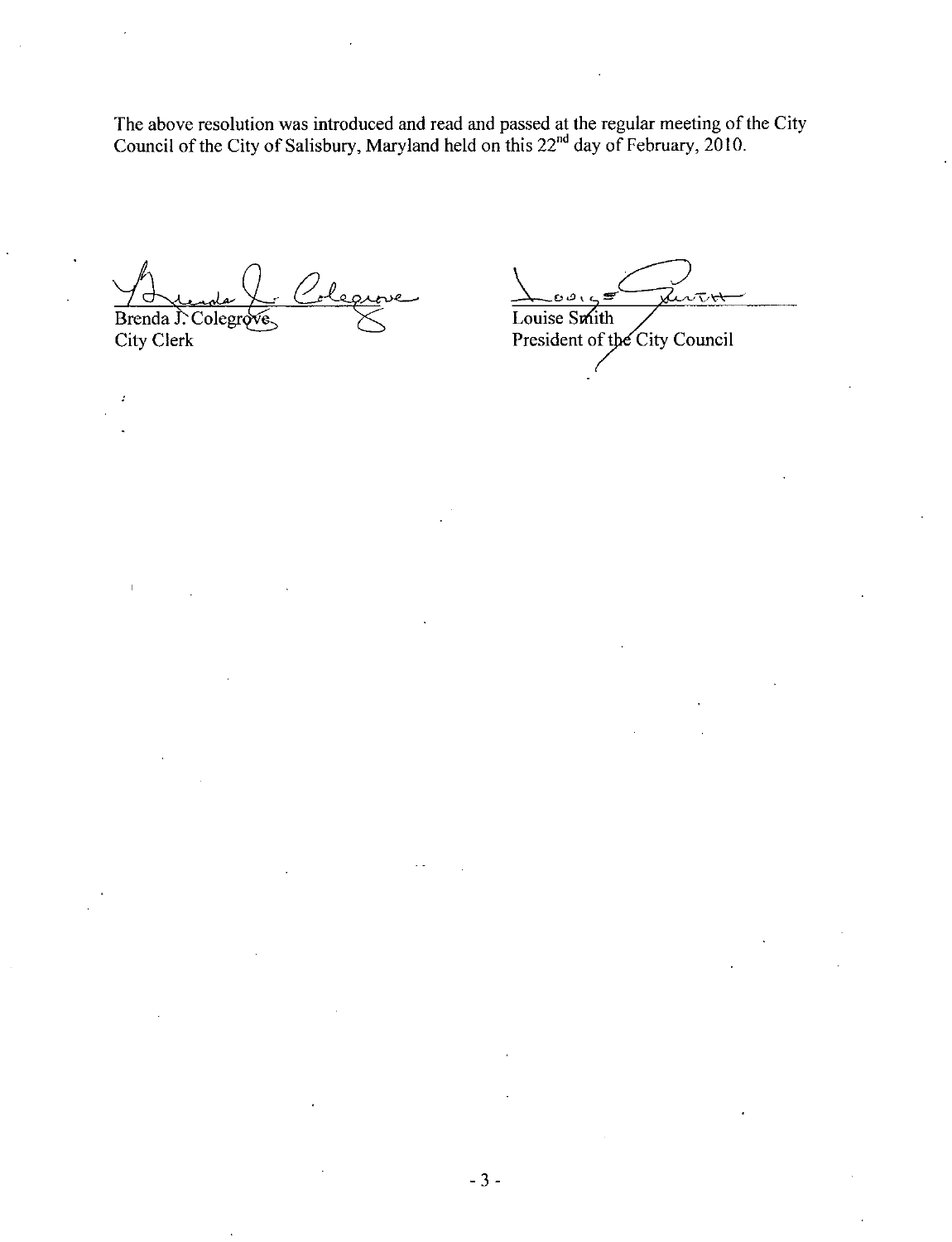CITY OF SALISBURY ATTN: BRENDA J. COLEGROVE, MMC 125 N. DIVISION ST., ROOM 305 SALISBURY, MD 21801-4940

Dear MS. COLEGROVE:

Here is the certificate of publication for your ad that wi<br>3/5, 12, 19, 26, '10.

Sincerely,

MEGHAN STORKE LEGALS AD REPRESENTATIVE / 410-749-7171 X220 / shorelegals XILS AD REPRESENTATIVE / 410-749-7171 X220 / shorelegals and MERTIFICATION CERTIFICATION OF PUBLICATION

#### CERTIFICATION OF PUBLICATION

and 21801 - 21

ФF.

THE DA

**DELMA** 618 BE

**SALISB** 

PHONE:

FAX:

**CITY OF SALISBURY SE** CHARTER AMENDMENT RESOLUTION NO. 1889 Wolte is nereby given by the City for Salisbury that the City<br>Council passed Resolution No - 1889, fa, Charlery Amendment

Council Dassed Hesolution No. 1889; a Charler Amendment<br>The Solution (the "Resolution"), on February 22, 2010; a The title of<br>The The Solution (which constitutes a Jair summary of the amend-<br>The IS to the Child Child Child A RESOLUTION: AMENDING THE SAUISBURY CHARTER RTICLE VI LELECTIONS AS FOLLOWS . A LAND CALL

1) SSC6-7, PRIMARY ELECTIONS, FOR THE PURPOSE OF<br>A PROVIDING THAT A VOTER MAY VOTE FOR NO MORE

THAN TONE CANDIDATE FER AVAILABLE FOSITION

**EROM THE CANDIDATES ON THE PRIMARY ELECTION** 

2) SC6-9, ELECTION OF MAYOR AND COUNCIL FOR THE

PURPOSE OF (A) MOVING THE DATE OF FILECTIONS FROM APRIL TO INOVEMBER BEGINNING, IN THE YEAR 2015, (B) MODIFYING THE TERMS OF THE THREE COUNTY APRIL 2011 AND (C) MODIE YING THE TERMS OF THE MAYOR/AND THE TWO COUNCILMEMBERS, WHO WILL

Ill become effective on April 13, 2010, subject to the provisions of Article.23As Section:13 of the Annotated Code of Maryland re-<br>garding the right of the qualified voters of the City to petition the<br>proposed amendments to referendum ion for before. Saturday April 3, 2010. The Resolution shall be posted and available for inspection through at least Saturday, April 3, 2010, at the Gov<br>emment Office Building 5125 N. Division Street, Salisbury, Mary

> CITY OF SALISBURY Brenda J. Colegrove, City Clerk

> > থকৰে বিশ

Resolution

**E BALLOT AND THEFT** 

BE ELECTED IN APRIL 2013 IN

the amendments to the Charter contained in the

CHARTER AMENDMENT RESOLUTION NO. 1889

ran 3/5, 12, 19, 26, '10. THE DAILY TIMES  $\mathsf{V}\,$ Times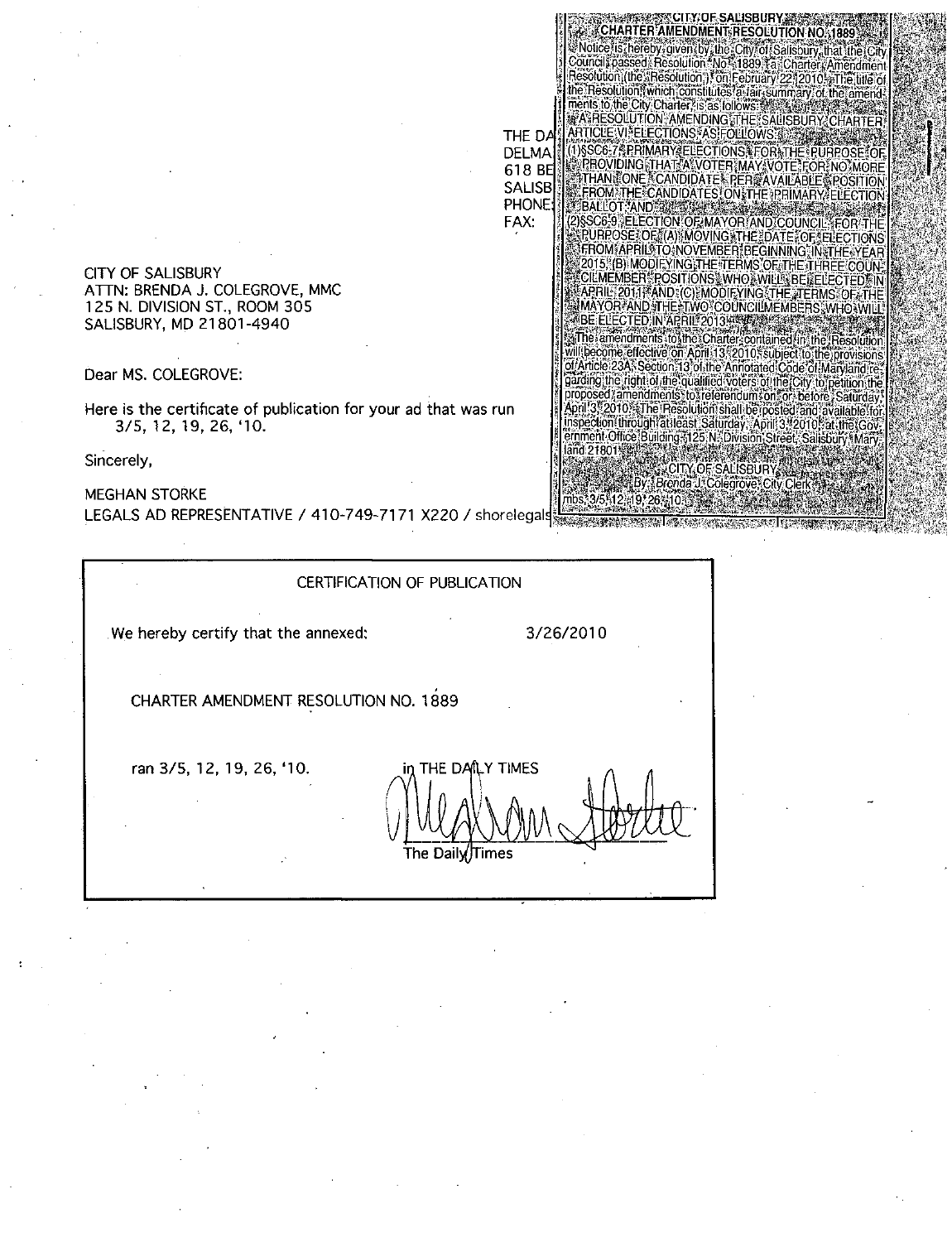### MUNICIPAL CHARTER OR ANNEXATION RESOLUTION REPOSITION FORM

Article 23A, §9A of the Annotated Code of Maryland requires municipal officials to deposit<br>certain municipal documents with the Department of Legislative Services. Please use this<br>registration form for each resolution that corporation. Complete a separate form for each resolution, and mail the entire text of the resolution, along with this form to:

Georgeanne Carter, Legislative Counsel Mumcipal Resolution Reposition Department ofLegislative Services 90 State Circle Mution that alters the charter contains and the charter of each resolution m to:<br>
Georgeanne Carter, Legislative Municipal Resolution Reposition<br>
Department of Legislative Se<br>
90 State Circle<br>
Annapolis, MD 21401-1991

| City of Salisbury                                                                                                                                                                                                                                                                                                    | Wicomico                                                                                         |
|----------------------------------------------------------------------------------------------------------------------------------------------------------------------------------------------------------------------------------------------------------------------------------------------------------------------|--------------------------------------------------------------------------------------------------|
| <b>Municipal Corporation</b>                                                                                                                                                                                                                                                                                         | County(ies)                                                                                      |
| Brenda J. Colegrove, City Clerk                                                                                                                                                                                                                                                                                      |                                                                                                  |
| Name and Title of Official Submitting this Resolution                                                                                                                                                                                                                                                                |                                                                                                  |
|                                                                                                                                                                                                                                                                                                                      | 410-548-3140                                                                                     |
| 125 N. Division Street<br><b>Address</b>                                                                                                                                                                                                                                                                             | Phone                                                                                            |
| Room 305                                                                                                                                                                                                                                                                                                             | April 15, 2010                                                                                   |
| Salisbury, MD 21801-4940                                                                                                                                                                                                                                                                                             | Date of Submitting this Resolution*                                                              |
|                                                                                                                                                                                                                                                                                                                      |                                                                                                  |
| 1889 — 1889 — 1890 — 1890 — 1890 — 1890 — 1890 — 1890 — 1890 — 1890 — 1890 — 1890 — 1890 — 1890 — 1890 — 1<br><b>Resolution Number</b>                                                                                                                                                                               | February 22, 2010<br>Date Enacted by Legislative Body                                            |
|                                                                                                                                                                                                                                                                                                                      |                                                                                                  |
|                                                                                                                                                                                                                                                                                                                      | April 13, 2010<br>Effective Date**                                                               |
|                                                                                                                                                                                                                                                                                                                      |                                                                                                  |
| beginning coordinates for the newly annexed property.)<br>For a charter resolution, state whether the entire charter is repealed and a new charter is adopted<br>OR state the specific section(s) that is added, repealed, renumbered, or repealed and reenacted<br>with amendments $\SSC6-7$ , $\S SC6-9$           |                                                                                                  |
| 2) Number of votes cast by the legislative body for $\frac{5}{2}$ and against $\frac{0}{2}$<br>resolution.                                                                                                                                                                                                           | this                                                                                             |
| 3) Will this resolution be petitioned to referendum? $\frac{N_0}{N_1 + N_2 + N_3 + N_4}$                                                                                                                                                                                                                             |                                                                                                  |
| * A resolution should be submitted to the Department of Legislative Services 10 days after the<br><b>effective date</b> of the resolution (Art. 23A, $\hat{S}9A(c)$ ). Generally, provided that a resolution is not petitioned to referendum, the effective date for a charter resolution is 50 days after enactment | $(Art. 23A, $130)$ , and for an annexation resolution is no earlier than 45 days after enactment |